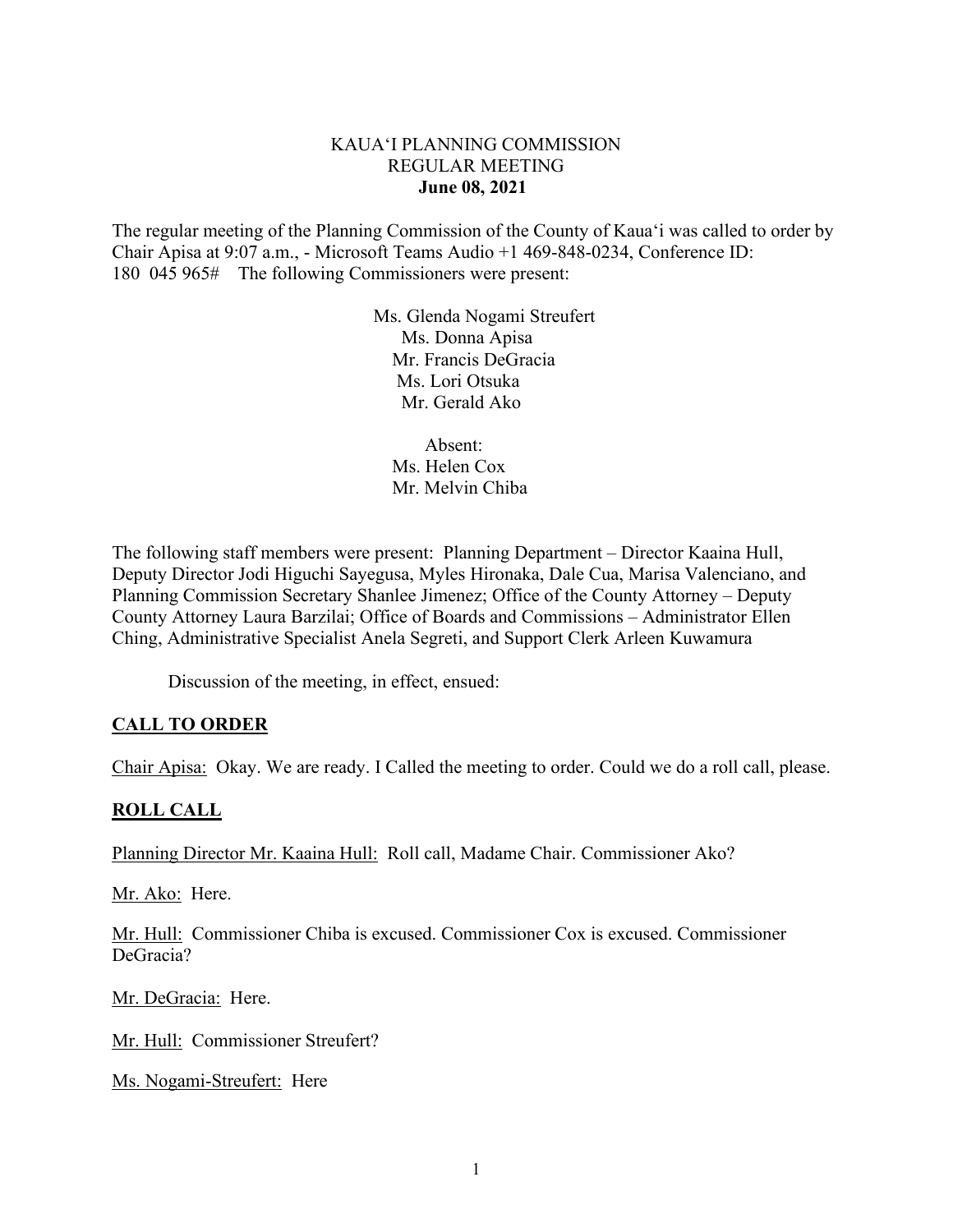Mr. Hull: Commissioner Otsuka?

Ms. Otsuka: Here.

Mr. Hull: Chair Apisa.

Chair Apisa: Here.

Mr. Hull: You have a quorum, Madame Chair. Five (5) present.

### **APPROVAL OF AGENDA**

Mr. Hull: Next would be the Approval of Agenda, the Department has no recommended changes to the agenda

Chair Apisa: Call for a motion to approve the agenda.

Ms. Nogami-Streufert: I move to approve the agenda.

Chair Apisa: Do we have a second?

Ms. Otsuka: I second. I second.

Chair Apisa: All in favor? (Unanimous voice vote).

Group: Aye.

Chair Apisa: Is there any of you opposed? Hearing no opposition, the agenda is approved 5.0. And just to be sure everyone speaks up so we could make sure we get enough ayes.

#### **MINUTES of the meeting(s) of the Planning Commission**

Chair Apisa: Minutes, the meeting or, I'm sorry, Kaaina, minutes of the meeting of the Planning Commission.

Mr. Hull: We have no previous minutes. We still are working with some half-staff Boards and Commissions, they are still doing double duty at the KEMA operation center, so right now we don't have the minutes, but we expect them possibly at the next meeting.

Chair Apisa: Okay.

# **RECEIPT OF ITEMS FOR THE RECORD (None)**

Mr. Hull: We have no Receipt of Items for the record.

# **HEARINGS AND PUBLIC COMMENT**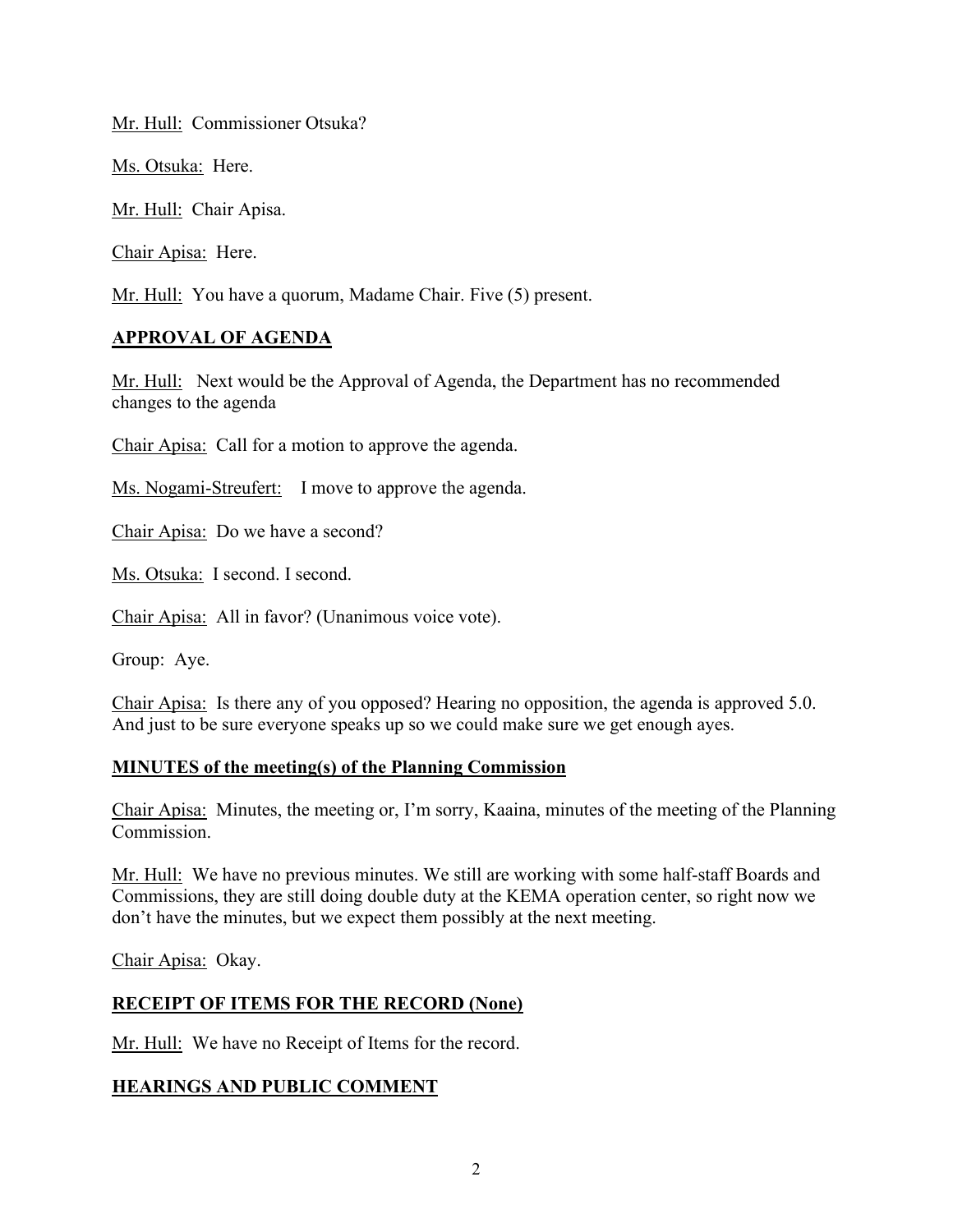Mr. Hull: Next is Hearing and Public Comment. The Planning Commission has received an amendment to the agenda, our first addition to the agenda which has letters concerning the 'Ele'ele Baptist Church. We have a letter from Eve Domingcil, a letter from Craig Hayashi, and a letter from Val Tokuuke We have no additional written testimony set in for the agenda. For the members of the public who have called in, this is the time for you to testify on any agenda item that you would like to speak. I'm going to call out with your phone numbers as you folks have called in on. If you would like to speak on any agenda item, this is the time to do it. You have three minutes of testimony. Please just state your name, if you'd like to speak or if you'd not like to speak, you can state so or remain silent. So, I'll start calling of the phone numbers now. Area code would you like to testify on any of the agenda items at this time? Again, area code 310-722-8513, would you like to testify on any of the agenda items at this time? Hearing none, moving on to area code or excuse me, area code would you like to testify on any of the agenda - any agenda item at this time?

Woman: No.

Mr. Hull: Thank you.

Woman: Thank you.

would you like to testify on any agenda item at Mr. Hull: Moving on to area code this time?

Ms. Bronster: Yes. This is Marjorie Bronster and I would like to testify on behalf of our request that a Commissioner seek reconsideration of Michael Kaplan's application.

Mr. Hull: Thanks, Marjorie. I want to defer to the county attorney. There is no agenda item for the Kaplan application on this agenda.

Ms. Bronster: And if I may, cite you to Rules on Practice 1-3-19 that puts this matter of taking precedence over all other questions except for one, which is a motion to adjourn.

Mr. Hull: Laura, I'm going to defer to you for your legal assessment of a testimony received not pertaining to a specific agenda item.

Ms. Laura Brazilai: Right. Good morning.

Mr. Hull: Laura, are you there? Laura, I'm not sure if your computer is on mute but we're not hearing any response from you at this time. Marjorie, would you mind if I put you somewhat on hold and go through the rest of the phone numbers and then as soon as we're done, we can discuss this issue Kaplan and...

Ms. Bronster: Sure. That would be fine. That would be fine. Thank you very much. I'll stand by.

Mr. Hull: Thank you. Moving down the list, area code on any of the agenda items at this time? Again, area code

would you like to testify would you like to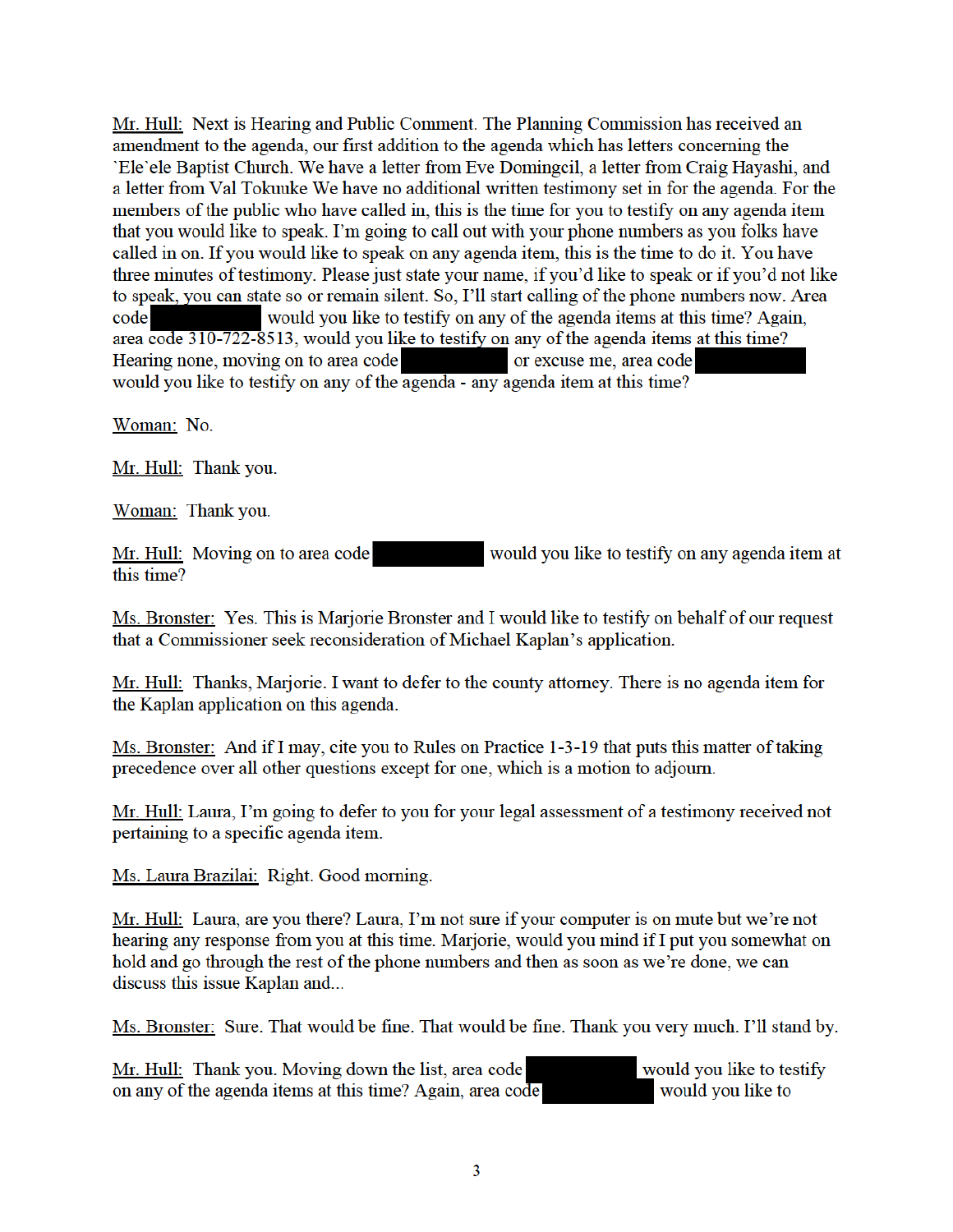testify on any agenda item at this time? Hearing none, moving on to area code 808-554-7793, would you like to testify on any of the agenda items at this time?

Mr. Edwin Santa Maria: Yes. This is Edwin Santa Maria. I'm the architect and also authorized agent for the 'Ele'ele Baptist Church.

Mr. Hull: Okay. Edwin, sorry, I must ask you to stop right there. This time is meant just for members of the public that would like to testify.

Mr. Santa Maria: Okay.

Mr. Hull: If you're representing an applicant that has an actual agenda item, you'll be afforded the full-time presentation during the actual application time.

Mr. Santa Maria: Got you.

Mr. Hull: Thank you. Area code , would you like to testify on any agenda item at this time?

Woman: Not at this time.

Mr. Hull: Thank you. Area code this time? Again, area code time? Hearing none, area code this time?

would you like to testify on any agenda item at , would you like to testify on any agenda item at this , would you like to testify on any agenda item at

Man: Not at this time.

Mr. Hull: Thank you. Area code , would you like to testify on any agenda item at this time?

Man: Not at this time.

Mr. Hull: Thank you. Area code, it just disappeared, okay. Laura, are you on with us at this point?

Ms. Barzilai: Yes. Good morning, Madam Chair. Can you hear me?

Chair Apisa: Yes. Now, we can.

Ms. Barzilai: Good morning. And good morning, Ms. Bronster. Laura Barzilai county attorney's office. I'm referring to the rule that Ms. Bronster cited, 1-2-19 and this is within the purview of the Commissioners, not within the purview of the public. This matter was considered and was not placed on the agenda; therefore, it is not under consideration today and, therefore, public testimony will not be received on this matter. Madam Chair, I do not believe that there are grounds to amend the agenda at this time.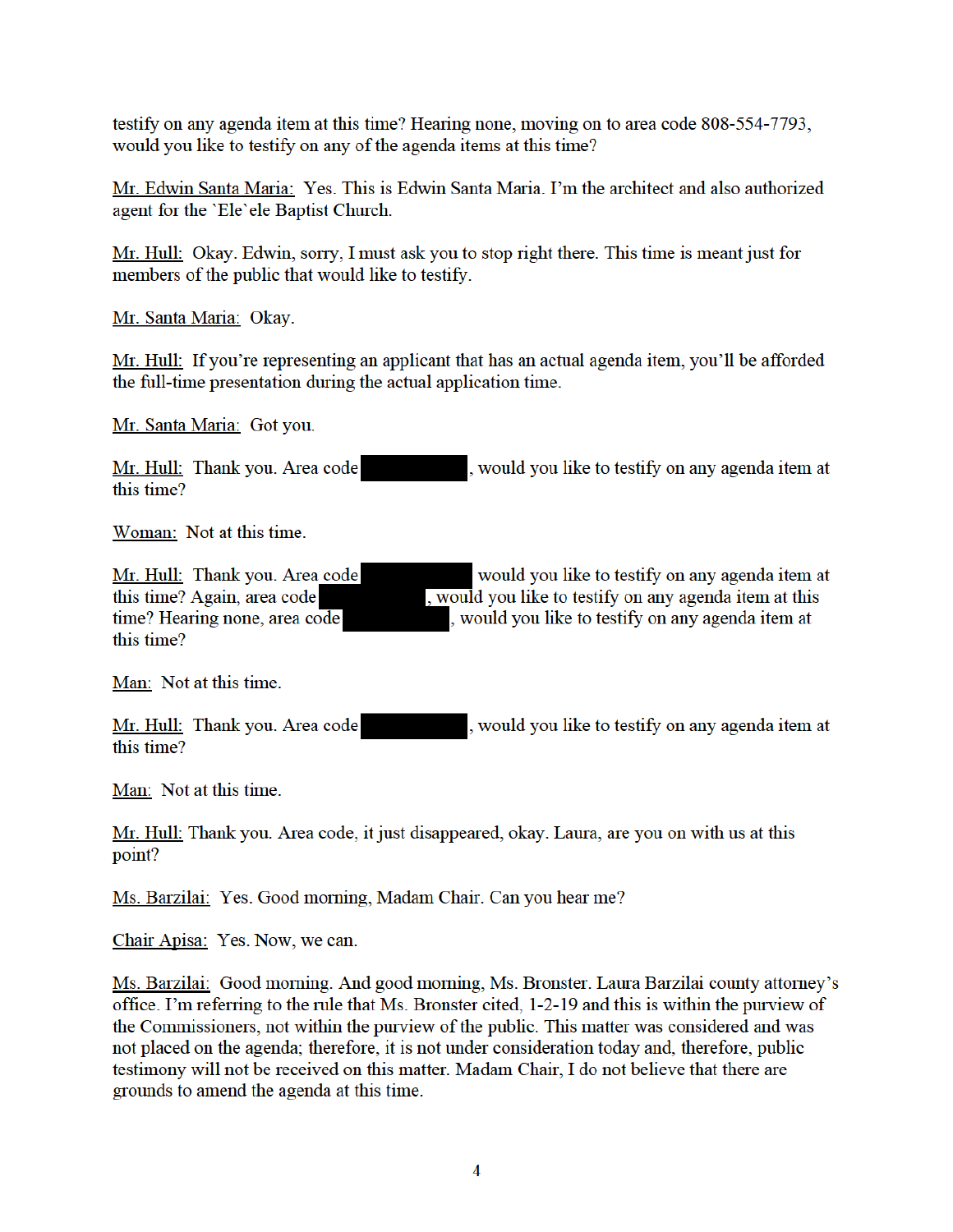Chair Apisa: Thank you.

Ms. Barzilai: Thank you.

Ms. Bronster: And I just want to, just a point of clarification, just so I'm clear, is the decision that I will not be able to testify at all today or just at this time?

Ms. Barzilai: We'd like to take comments from the public, but it's not related to an agenda item so, therefore, we are unable to take comments. And we will not be in a position to amend the agenda today, therefore, the matter will not be heard.

Chair Apisa: All right. Thank you. So, then, Kaaina, moving on with the agenda.

Mr. Hull: Madam Chair, I'm sorry, we have another member of the public that just called in, so I'd like to go back to the public testimony. Area code , would you like to testify on any agenda item at this time?

Woman: No, thank you.

Mr. Hull: Thank you. Is there any other member of the public who has called in that would like to testify on any of the agenda items, but I did not call out your phone number? If so, please speak your name. Hearing none, we will go into - there's no further testimony.

Continued Agency Hearing

New Agency Hearing

Class IV Zoning Permit (Z-IV-2021-9) and Use Permit (U-2021-8) to allow renovations to the existing church to include lanai additions, a new meeting room, storage spaces, and pantry on the 'Ele'ele Baptist Church property, situated on the makai side of Kaumuali'I Highway, approximately 300 feet east of the Kaumuali'I Highway/Mehana Road intersection, further identified as 339 Mehana Road, Tax Map Key: (4) 2-1-001:041 and containing a total area of 30,013 sq. ft. = 'Ele'ele Baptist Church. [Director's Report Received, May 25, 2021.].

Mr. Hull: We're going to the New Agency Hearing, Madam Chair. This is agenda item F.2. This is a request for Zoning Permit Z-IV and Use Permit U- sorry, excuse me, this request for a Zoning Permit Z-IV-2021-9 and Use Permit 20 - U-2021-8 to allow renovations to the existing church to include lanai additions, a new meeting room, storage spaces and pantry on the `Ele`ele Baptist Church property situated on the Makai side of Kaumuali'i Highway, approximately 300 feet east of the Kaumuali'i Highway/Mehana Road intersection, further identified as 339 Mehana Road, Tax Map Key: 2-1-001:041 and containing a total area of 30,013 square feet. The applicant is `Ele`ele Baptist Church. At this time, is there any member of the public that has called in that would like to testify and speak specifically on the new agency hearing for the `Ele`ele Baptist Church? If so, please just state your name. Again, this would be the last call for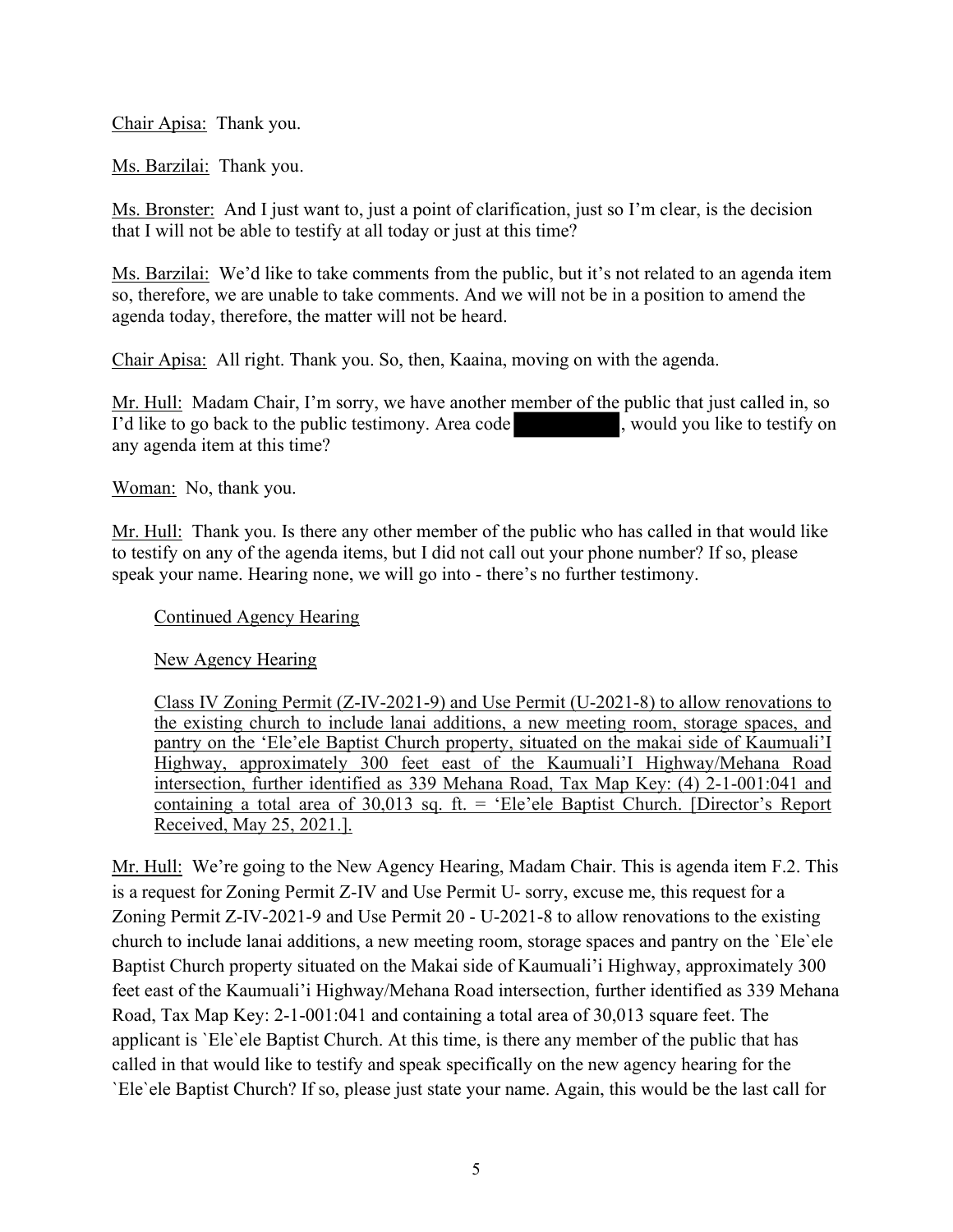any member of the public that have called in for the new agency hearing for the 'Ele' ele Baptist Church, if you'd like to testify on this new agency hearing, please state your name and provide three minutes of testimony.

Hearing none, Madam Chair, the department would recommend a motion be made to close the agency hearing.

Chair Apisa: Do we have a motion to close the Agency Hearing on the `Ele`ele Baptist Church?

Mr. DeGracia: I move to close the agency hearing.

Ms. Otsuka: I move to close...

Ms. Nogami-Streufert: I second.

Chair Apisa: Okay. We have a motion and a second to close the Agency, New Agency Hearing on Class IV Zoning Permit Z-IV-2021-9 and Use Permit U-2021-8. All in favor? Aye. (Unanimous voice vote). Excuse me. All right. Motion carried 5:0. Thank you. Is there any, any opposed?

Hearing none, the Agency, the New Agency Hearing is closed.

Mr. Hull: Thank you, Madam Chair. And then, we'll move directly into this agenda item for review. So, as I pointed out previously, there are three letters of testimony that the Commission received pertaining to this application. I'm now going to turn it over Marissa to provide the Director's Report pertaining to this matter. Marissa, take it over.

Staff Planner Marissa Valenciano: Thanks, Kaaina. Good morning, Madam Chair and members of the Commission. Chair, may I have permission to summarize and highlight certain aspects of my report?

Chair Apisa: Yes, please. Thank you.

Mr. Valenciano read the Summary, Project Data, Project Description and Use, Additional Findings, Preliminary Evaluation, and Preliminary Conclusion sections of the Director's Report for the record (on file with the Planning Department

Ms. Valenciano: And in conclusion, the proposed development is not anticipated to have any detrimental impacts to the environment or to the surrounding area and is in compliance with the criteria outlined for the granting of a Use Permit and a Class IV Zoning Permit. I think this is it. I just wanted to note to the Commission, that we included supplemental No. 2 to the Director's Report which contains photos of the subject property and the Department just wanted to show these pictures as it might be helpful in understanding where the proposed improvements will be located. I think that is it, and I will just withhold for the recommendation.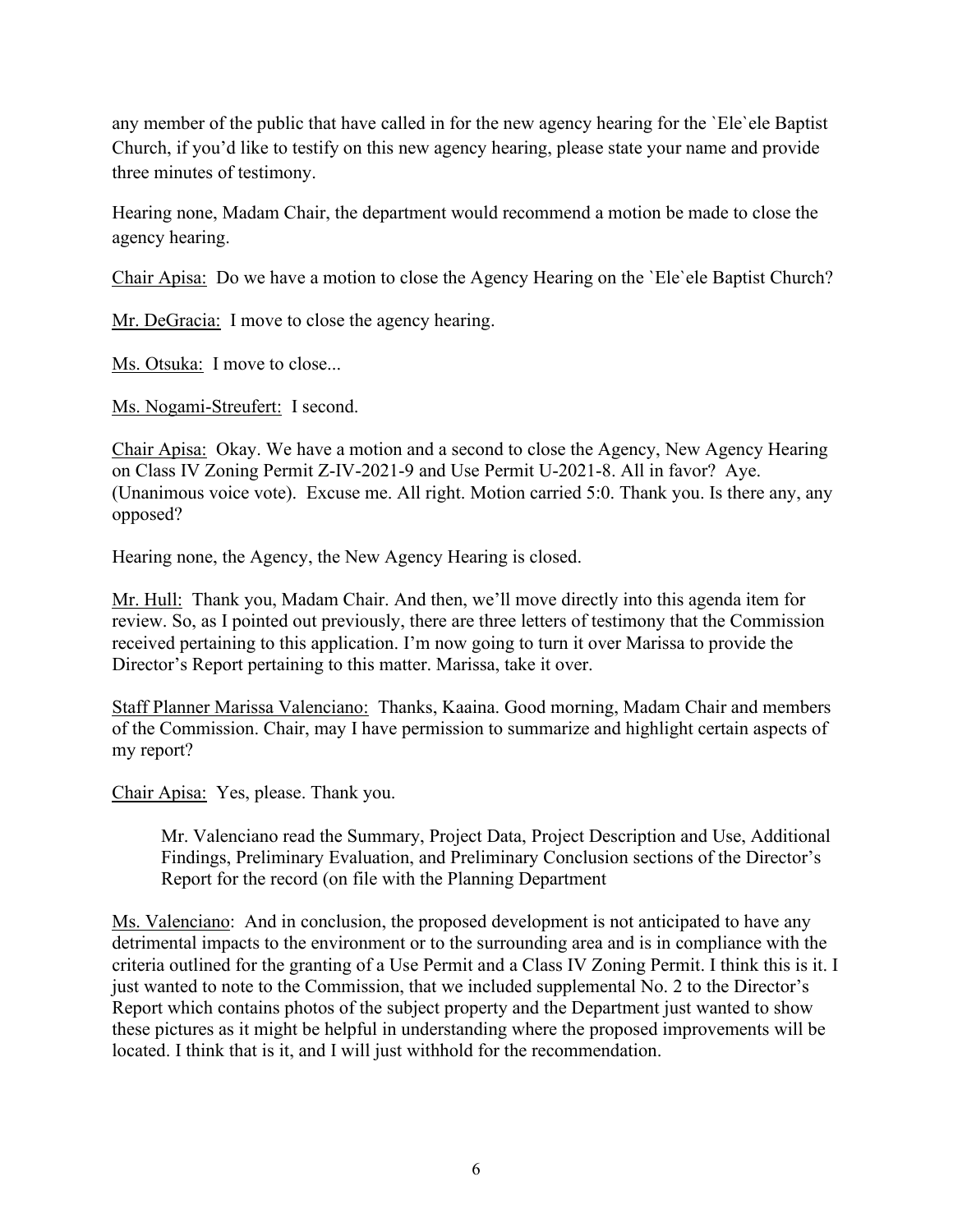Chair Apisa: Thank you. It's a very good report, Marissa. Do we have the applicant present to speak on this subject?

Mr. Santa Maria: Yes. I am Edwin Santa Maria, the architect of the project and also the `Ele`ele Baptist Church authorized agent. So, I just want to go over the project purpose and function. So, on the mountainside we're adding a lanai. It is going to be used as an overflow space for the church services and at this time after the pandemic, we believe it's more appropriate due to the outdoor settings and also allows people to attend safely without being caught indoors. And also on the Makai site, the function of those rooms is to support the mission of the `Ele`ele Baptist Church and their support of their community members with the food drives that have been occurring during the pandemic. Although this project was initiated in 2017, it's finally coming to fruition, and we just need more spaces for their operations such as holding the meeting space where they can prepare the boxes for their food drives. And so, with your approval of this project, this project will get access to the community. And if there are any further questions, I'll address them later.

Chair Apisa: Thank you very much. Commissioners, does anyone have any questions at this time of the applicant?

Ms. Nogami-Streufert: Yeah, we do. This is Glenda Streufert. One of the issues that came or one of the comments I've got is a neighbor who says that they were some flooding on their property with the latest rain events that we've been having. Is there any consideration part of the architect or the planner on this one about how to mitigate or is that an issue that will be taken up by the Planning Department or by the Building Department?

Ms. Valenciano: I can address that. So, in the Director's Report, there was an agency comment from Public Works Engineering Division. And within the agency comment there were conditions talking about drainage and then having best management practices with that, so it's already folding into the, as part of the agency comments. And then just wanted to note that the topography of this area is such that it is downward sloping, so I've read the testimony and I believe in some ways with the - on pave parking it would help to regain some of the drainage, but I think overall, there might be some drainage issues in that area just because the area in `Ele`ele on that site is just generally sloping. So, it's not to say that it's just this one particular property would be - but could be, you know, other properties as well on the upside. Maybe Edwin has anything else to add.

Mr. Santa Maria: Yes. If we look at this problem with flooding on the church and from what I could see from the total survey in water is flowing downhill and it also comes from the properties above `Ele`ele Baptist Church. So one of the solutions that was done in 2011, was just to add concrete swale on the mauka side so it prevents the water from gathering at the entrance of the church and with this concrete swale, it has not flooded the church since then. Regarding the neighbors, I believe what happens is the water also just keeps continuing to flow and just flows on to our property, `Ele`ele Baptist Church and then continues downhill. So, what we can do for the neighbors to alleviate some of the overflow is to add gutters and to divert the water around towards the highway side and that would alleviate some of the water that would gather on this property, but, you know, other than that it should be a solution which is beyond the scope of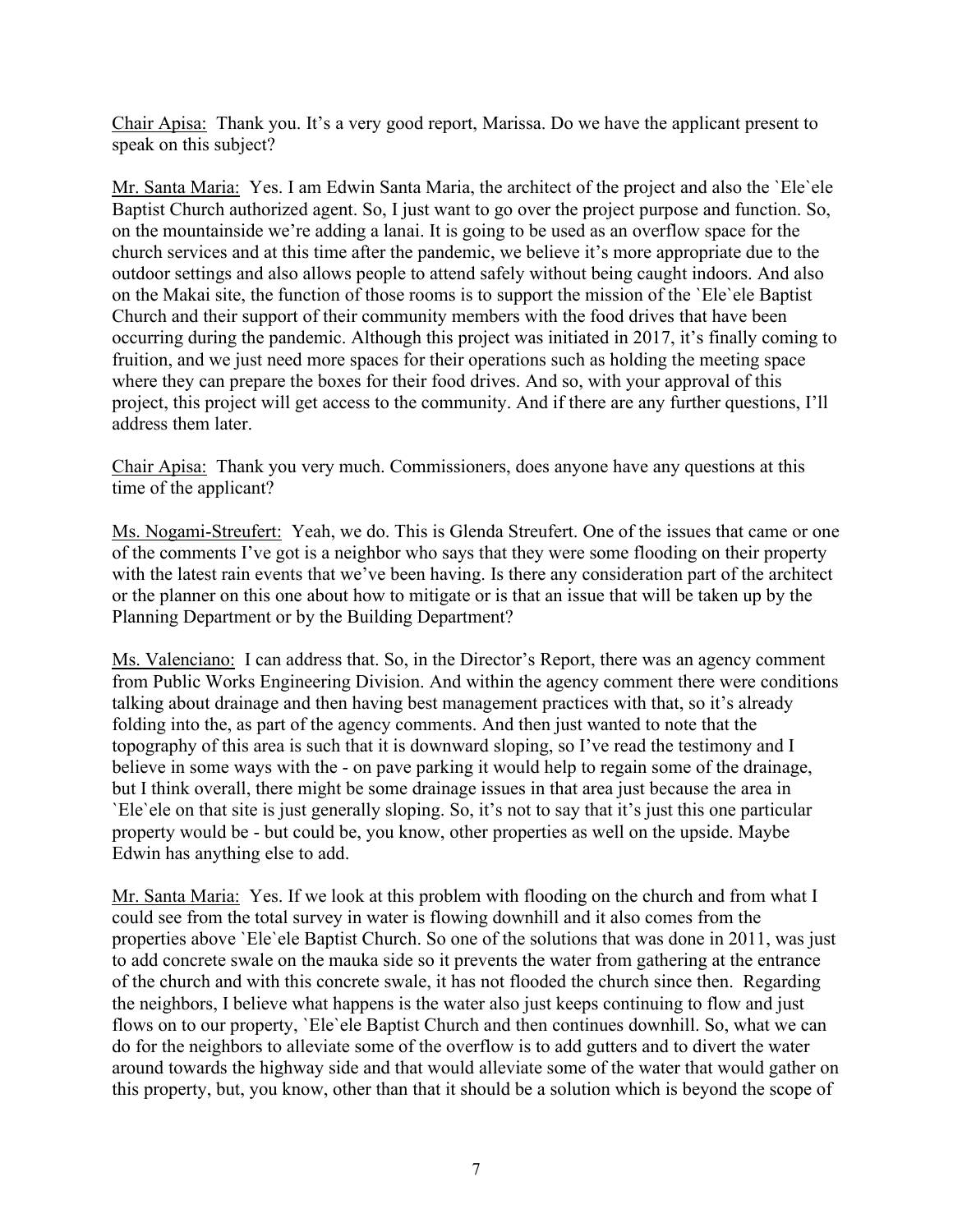work that the church can accommodate because the water comes from multiple directions above, you know, the property.

Chair Apisa: Thank you. Any other questions from the Commissioners?

Mr. DeGracia: I got a comment, maybe not so much a question. This is Commissioner DeGracia for the applicant's representative. I can really appreciate your comments as far as mitigating the water flow coming from the highway. I guess my concern is to increase in the footprint of the structure to, for an additional opposite square foot. So, I guess, my concern rest in the written testimony submitted by the neighbor. And that, I guess, the current situation of flooding that can be a lot of it is out of your hand, so to speak, but I would just like to ensure that maybe the increase in the footprint wouldn't cause any further flooding in a higher degree.

Mr. Santa Maria: Yeah. That's right. Yeah.

Mr. DeGracia: You know?

Mr. Santa Maria: Yes, I can assure that because, I can assure that because the elevations from the total shows that the new improvement is below the neighbor's property, at the property line. So, the new improvements are, the elevation will be low and would not have (inaudible) water to their property.

Mr. DeGracia: All right. Thank you very much.

Chair Apisa: Any other questions? Kaaina, I will ask for your direction here. Do we...

Mr. Hull: If there are no further questions for the applicant or for staff at this point it might be appropriate to hear Marisa represent the Department's recommendation.

Chair Apisa: Yes. Please could you give us the Department's recommendation?

Ms. Valenciano: Yes. So based on the foregoing evaluation and conclusion, it is hereby recommended that Class IV Zoning Permit Z-IV-2021-9 and Use Permit U-2021-8 be approved with the following Conditions as seen in the Director's Report.

Chair Apisa: Commissioners, are we ready to entertain a motion? Would someone like to make...

Mr. DeGracia: This is Commissioner DeGracia. Yes. I move to approve Class IV Zoning Permit Z-IV-2021-9 and Use Permit U-2021-8 and for the other further comment, you know, I really appreciate the church reaching out, want to expand in the church to the community and helping out with the food drive and everything you're doing there is well noted.

Ms. Nogami-Streufert: I second.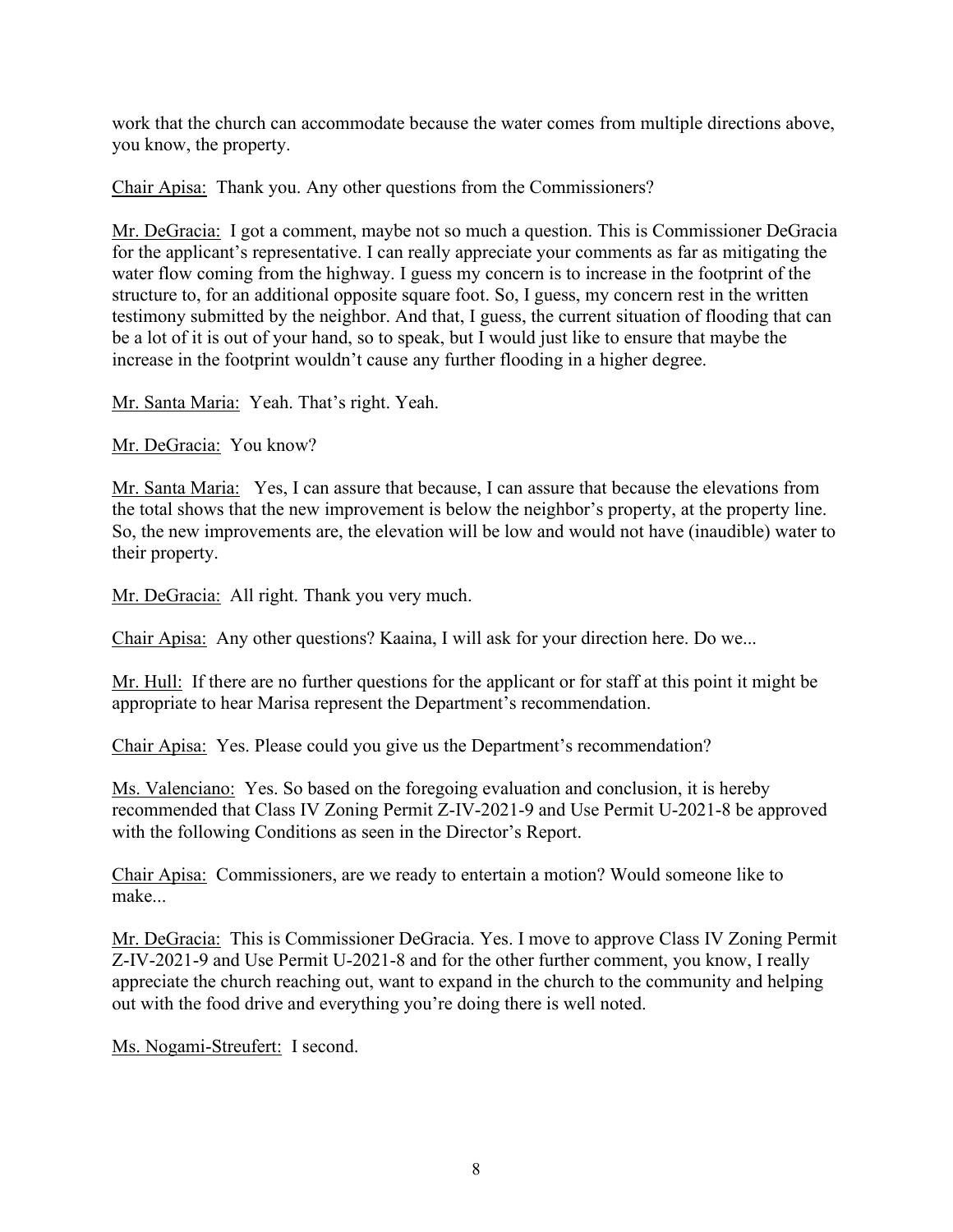Chair Apisa: Okay. Okay. We have a motion on the floor. I guess, Kaaina, let's do a roll call just to make sure we hear everyone.

Mr. Hull: Okay. Did you ask for any further discussion before the roll call?

Chair Apisa: Yeah. Good point. Any further discussion? Roll call please.

Mr. Hull: Roll call.

Ms. Nogami-Streufert: Could I ask question?

Mr. Hull: Well, go ahead.

Ms. Nogami-Streufert: I would ask that the church work with the neighbor to whether any mitigation. It's not (inaudible) a request as a good neighbor.

Chair Apisa: Thank you. Any other comments? A roll call, please, Kaaina.

Mr. Hull: Roll call, Madam Chair. Commissioner Ako?

Mr. Ako: Aye.

Mr. Hull: Commissioner DeGracia?

Mr. DeGracia: Aye.

Mr. Hull: Commissioner Streufert?

Ms. Nogami Streufert: Aye.

Mr. Hull: Commissioner Otsuka?

Ms.Otsuka: Aye.

Mr. Hull: Chair Apisa?

Chair Apisa: Aye. A motion...

Mr. Hull: A motion Passes 5:0, Madame Chair.

Class IV Zoning Permit (Z-IV-2021-10) to allow conversion of the existing Kukui Grove Cinema building into a mix-use professional office/residential project involving a parcel situated at the Haleko Road/Pua Loke Street intersection, further identified 4368 Kukui Grove Street, Tax Map Key: (4) 3-3-006:020 and containing a total area of 2.1667 acres  $=$ Mana`o Capital Group, LLC. [Director's Report Received, May 25, 2021.].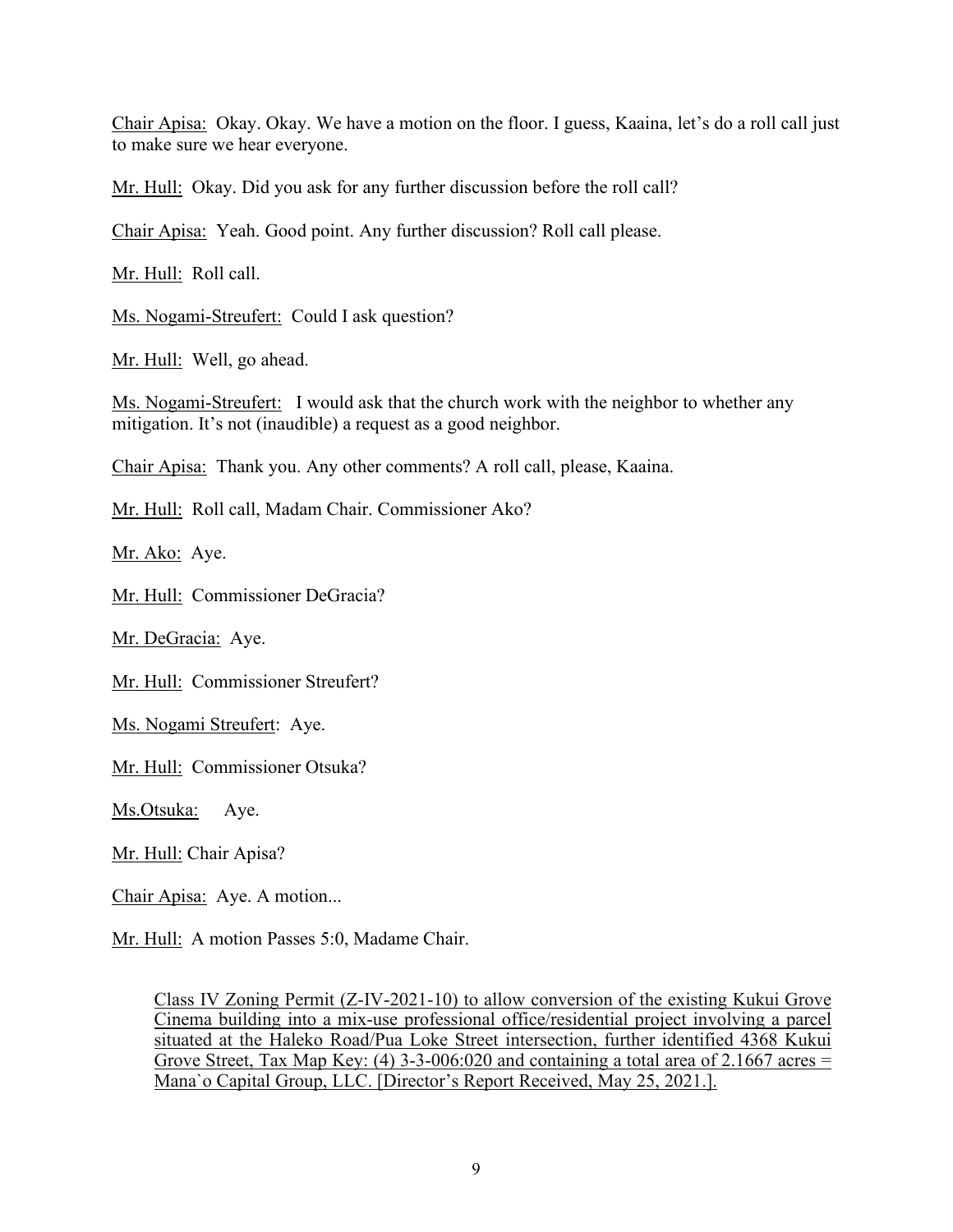Mr. Hull: Next, we have Agenda Item F.2.b, the New Agency Hearing for Class IV Zoning Permit Z-IV-2021-10, to allow conversion of the existing Kukui Grove Cinema Building into a mixed-use professional office, residential project involving a parcel situated at Haleko Road, Pua Loke Street intersection, further identified as 4368 Kukui Grove Street, Tax Map Key: (4) 3-3- 006:020 and containing a total area of 2.1667 acres. The applicant is Mana'o Capital Group LLC.

This is a New Agency Hearing portion of the Agenda Items, so have any members of the public called in that would like to testify on the new agency hearing from the Mana'o Capital Group LLC. Please state your name, if so. Again, last call for any members of the public that would like to testify on the new agency hearing from Mana'o Capital Group LLC, please state your name for testimony.

Hearing none, Madame Chair, the Department will recommend closing the agency hearing.

Chair Apisa: Could we have a motion to close the Agency Hearing on the Class IV Zoning Permit Z-IV-2021-10?

Ms. Nogami-Streufert: I move to close the Agency Hearing.

Mr. DeGracia: I second.

Chair Apisa: Okay. We have a motion on the floor. Is there any other discussion or to close the Agency Hearing? Could we just take a yes or no vote on this? All in favor? Aye. (Unanimous voice vote). Aye. Was there any opposed? None. Motion carries 5:0.

The New Agency Hearing is closed.

Mr. Hull: Thank you, Madam Chair. At this point, we'll...

Chair Apisa: Let's go to the Director's Report.

Mr. Hull: Yeah. I'll turn it over to Dale for the Director's report from our (inaudible) application. Thank you.

Staff Planner Dale Cua: Good morning, Madam Chair and members of the Planning Commission. With your permission at this time, I'd like to summarize the highlights of the Director's Report.

Mr. Cua read the Summary, Project Description and Use, and Applicant's Reasons/Justification sections of the Director's Report for the record (on file with the Planning Department).

Mr. Cua: An existing driveway connected into Kukui Grove Street provides egress/ingress to the project site as well as the neighboring professional office buildings in the Kukui Grove executive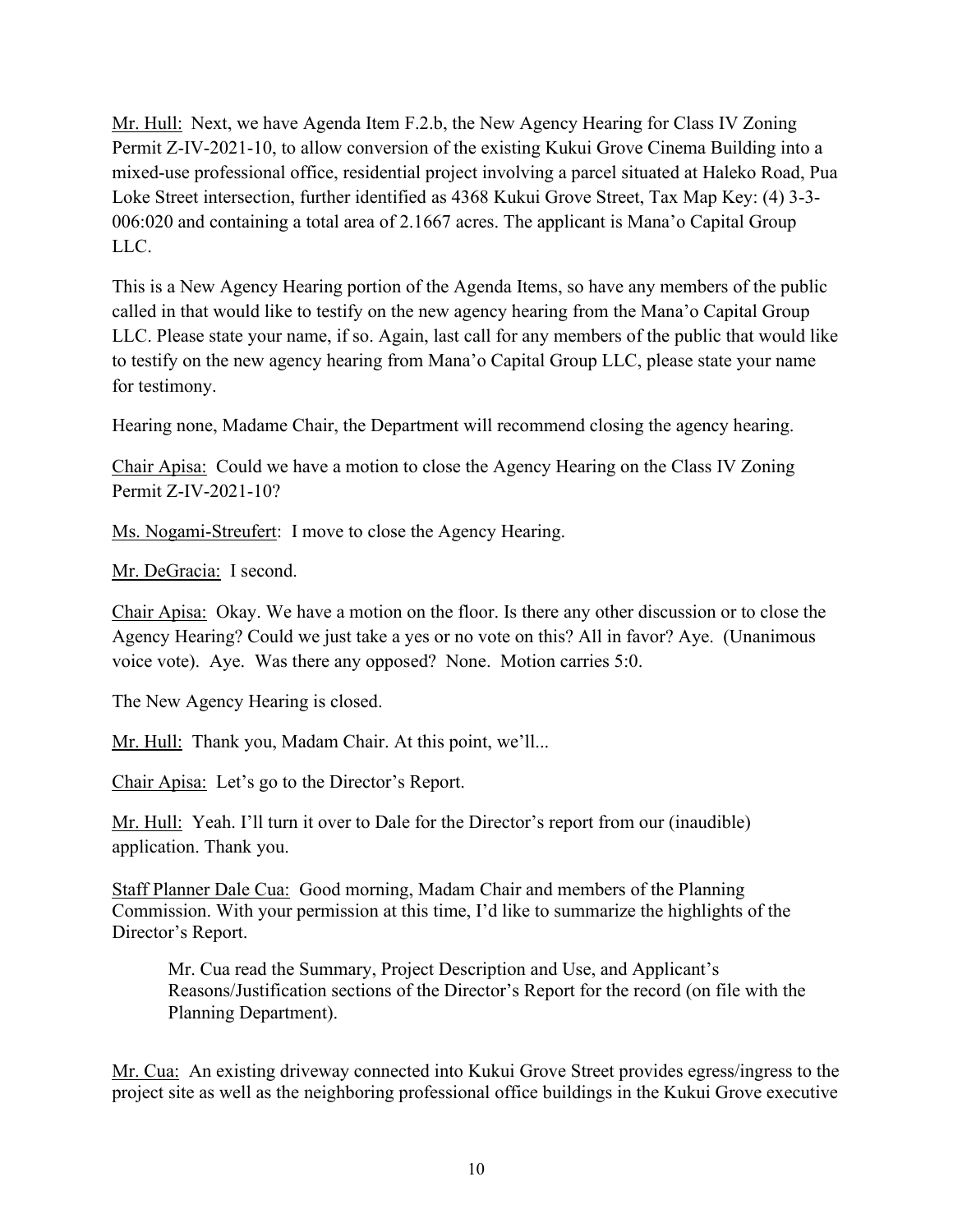center. Agency comments are attached as to Exhibit A and this concludes the Director's Report at this time.

Chair Apisa: Thank you, Dale. Is there anyone here from representing Mana'o Capital Group, LLC?

Ms. Jean Yu: Hello. This is Jean Yu, and I am representing Mana'o Capital Group. Good morning, Madam Chair and members of the Commission, thank you so much for this opportunity to present our application. Dale did a wonderful job summarizing it. So, I'll just say that as you know this beloved entity has been around in the community since 1985 and it was expanded and renovated in '94 and, you know, it's really been a functioning movie theater until the pandemic hit. Overall, the building itself is in a good condition but does need quite a bit of renovations due to deferred maintenance and our thought was to really bring that historic building to good use, ultimately converting it into office space and residential space. Housing is a huge issue and we wanted to at least do our part in contributing to help alleviate some of that while not extending the footprint of the building itself. We believe that this project will definitely benefit the community in so many different ways, not just with high quality medical office space, but - and residential areas but also being, sort of, a hub for culture and performing arts by leaving one of those, (inaudible) be it movie theaters as an auditorium and, sort of, performing art center, so this is our vision for the project and we would really appreciate your consideration in accepting this. Thank you.

Chair Apisa: Thank you very much. Do we have any questions or comments from the Commissioners?

Ms. Nogami-Streufert: If I could ask a question of Dale. Dale, one of the things is the applicant indicates that there is a total of a 144 off street parking stalls within the subject property. But that subject property, that also include all the office buildings and the doctor's offices that are within that area that whole parking space or how does that, how do you, yeah, how do you...

Mr. Cua: A unique development in the sense that at the time the project was initially approved in the '80s. They wanted to pitch this village concept where you have integrated commercial development where it would contain multiple office commercial buildings and the parking for the area would be shared amongst all property owners and it was a flexible way to accommodate the development from a standpoint while they were, there are existing property lines. It offered flexibility where instead of having parking assigned to just your units it was shared. So, I think over the years, it proved to be valuable, and it was a way to allow the commercial and that movie theater to exist because if you just evaluate the projects based on use, they weren't enough parking but because the activities occurred at different times of the day, you know, they found that to be very useful and it actually worked. So, in this case, the 144 stalls it is exclusively on the applicant's property, but the parking is amongst all the professional services and uses in that village area.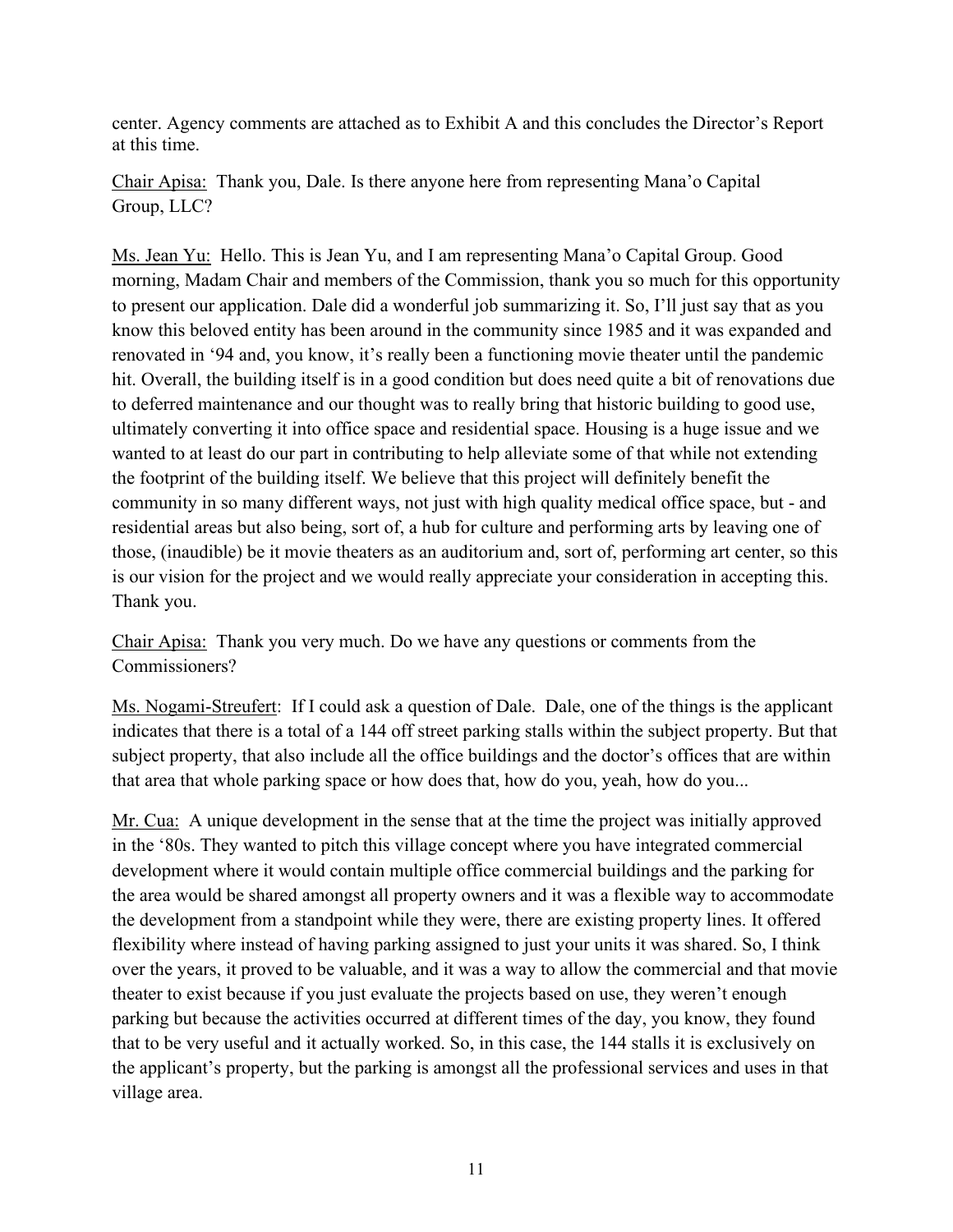Ms. Nogami Streufert: So, with these new, because this is going to change the timeframe or when parking is going to be, when parking will be more used. Will this accommodate the parking, or will this accommodate most of the time?

Mr. Cua: From what I've observed at the property, it should be, yes.

Ms. Nogami-Streufert: Thank you.

Chair Apisa: Thank you, Glenda and Dale. Any other questions or comments? Hearing none. Kaaina, are we ready to receive the recommendation from the planner?

Mr. Hull: I think if there are no further questions for either the applicant or for our staff, then I think we can...

Chair Apisa: Please, Dale, give us your recommendation.

Mr. Cua: Okay, we'll get onto the recommendation of the Report. Based on the Evaluation and Conclusion, it is hereby recommended that the proposed development involving the conversion of the existing Kukui Grove Cinema building into a mixed-use professional residential project through Zoning Permit Z-IV-2021-10 be approved. And in the Report, there is a total of 12 Conditions. If you have any the questions for me, I can elaborate in any of the Conditions entered.

Chair Apisa: Thank you very much, planner. And, Commissioners, hearing the recommendation, are there any further questions or comments? Hearing none, would someone like to make a motion?

Ms. Nogami-Streufert: I move to accept the Planning Director's Report (inaudible) 21. A way to utilize space that we already have, and it seems that new utilization of this space is maybe very beneficial for the community.

Chair Apisa: Glenda, are you there? At least in my end it was a spotty connection, breaking in and out. I believe the motion was to approve.

Ms. Nogami-Streufert: Yes. I move to approve the Director's Report, approving Class IV Zoning Permit Z-IV-2021-10.

Chair Apisa: Thank you very much.

Ms. Otsuka: I second.

Chair Apisa: We have a motion on the floor, is there any further comments at this time? Hearing none. All in favor? None. I think Kaaina, we'd like to do a rollcall again, please?

Mr. Hull: Roll call, Madam Chair, Commissioner Ako?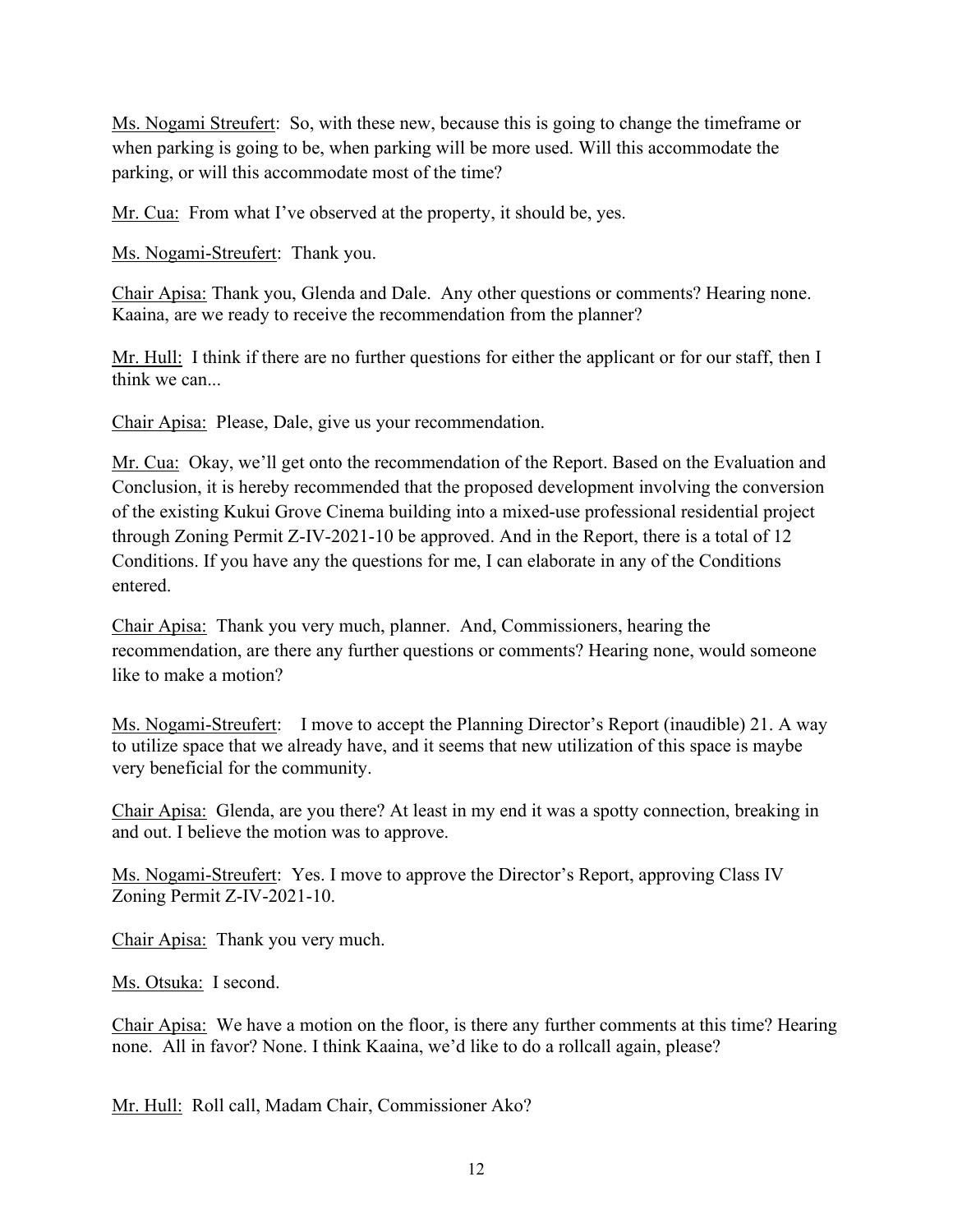Mr. Ako: Aye.

Mr. Hull: Commissioner Chiba asked that she be excused. Commissioner DeGracia?

Mr. DeGracia: Aye.

Mr. Hull: Commissioner Streufert?

Ms. Nogami-Streufert: Aye.

Mr. Hull: Commissioner Otsuka?

Ms. Otsuka: Aye.

Mr. Hull: Chair Apisa?

Chair Apisa: Aye.

Mr. Hull: The motion passes 5:0, Madam Chair.

Chair Apisa: Thank you.

Continued Public Hearing

New Public Hearing

All remaining public testimony pursuant to HRS 92 (Sunshine Law)

# **CONSENT CALENDAR**

Status Reports

Director's Report(s) for Project(s) Scheduled for Agency Hearing.

# **EXECUTIVE SESSION**

# **GENERAL BUSINESS MATTERS**

Amendment to Class IV Zoning Permit (Z-IV-2016-15), Use Permit (U-2016-12), and Special Permit (SP-2016-5) to amend Condition No. 8 to allow additional time to complete the project, involving the Kipu Ranch parcel situated approximately 0.25 east of the Kipu Road/A`akukui Road intersection in Kipu, further identified as Tax Map Key: 3-1-002:001, and affecting a portions larger parcel containing approx. 2,842 + acres = *Outfitters Kauai, Ltd.* 

Mr. Hull: Next on the Agenda we have General Business, excuse me. Agenda Item I. General Business Matters Amendment to Class IV Zoning Permit (Z-IV-2016-15), Use Permit (U-2016- 12), and Special Permit (SP-2016-5) to amend Condition No. 8 to allow additional time to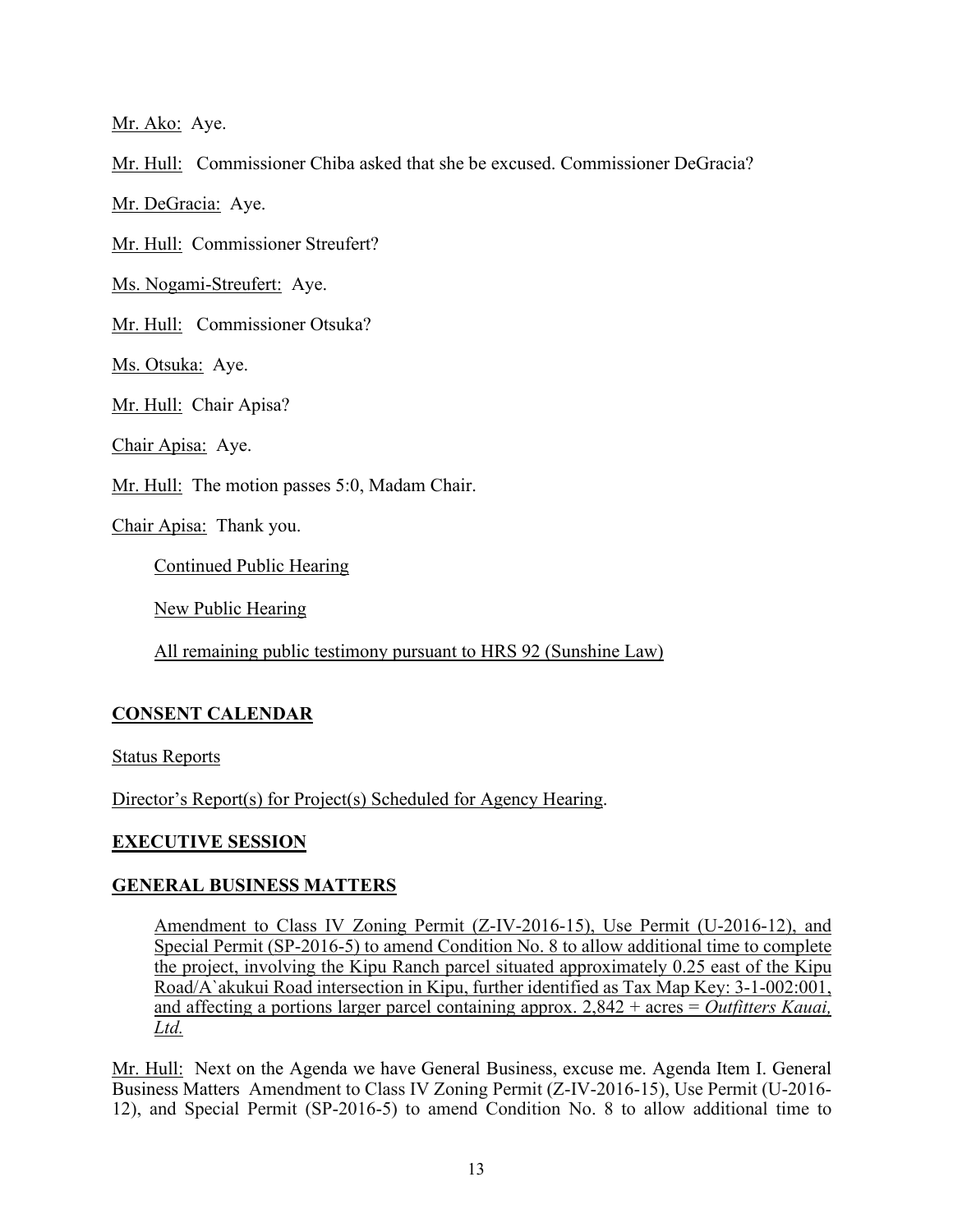complete the project, involving the Kipu Ranch parcel situated approximately 0.25 east of the Kipu Road/A`akukui Road intersection in Kipu, further identified as Tax Map Key: 3-1-002:001, and affecting a portions larger parcel containing approx. 2,842 + acres. The applicant is Outfitters Kauai, Ltd, and I will turn it over to Dale for the Director's Report.

Staff Planner Dale Cua: Thank you again, Commissioners. Moving on to the Director's Report and again, I am going to summarize the highlights of the report.

Mr. Cua read the Project Description and Use, Additional Findings, and Preliminary Evaluation sections of the Director's Report for the record (on file with the Planning Department).

Mr. Cua: At this time this concludes the Director's Report and its findings.

Chair Apisa: Thank you very much. Is there any questions or comments? Is the applicant present?

Ms. Nogami-Streufert: If I could ask Dale a question on this thing. It says that there will be no (inaudible) but are they intending to build them as they were approved in 2016?

Mr. Cua: Correct. So, the purpose of this actually before you, is a request to allow more time to complete the project. In the report, I noted that the deadline to complete the project would have been June 28, 2021.

Ms. Nogami-Streufert: As I recall one of the concerns at that time, was that it would not have any impact on the views.

Mr. Cua: Correct.

Ms. Nogami-Streufert: Thank you.

Chair Apisa: Are there any other questions for our Planner or Director? Is the applicant present to give us all here a report?

Mr. Richard Haviland: Yes, I am here. Aloha. Dale did a great job in sharing the report...

Chair Apisa: State your name for the record, please.

Mr. Haviland: Yes. Richard Haviland owner of Outfitters Kauai.

Chair Apisa: Thank you.

Mr. Haviland: Yes, I would just like to thank Commissioners and staff for taking the time to consider this proposal. Mahalo.

Chair Apisa: Okay, so nothing further to add, Commissioners are there any questions or comments for the applicant?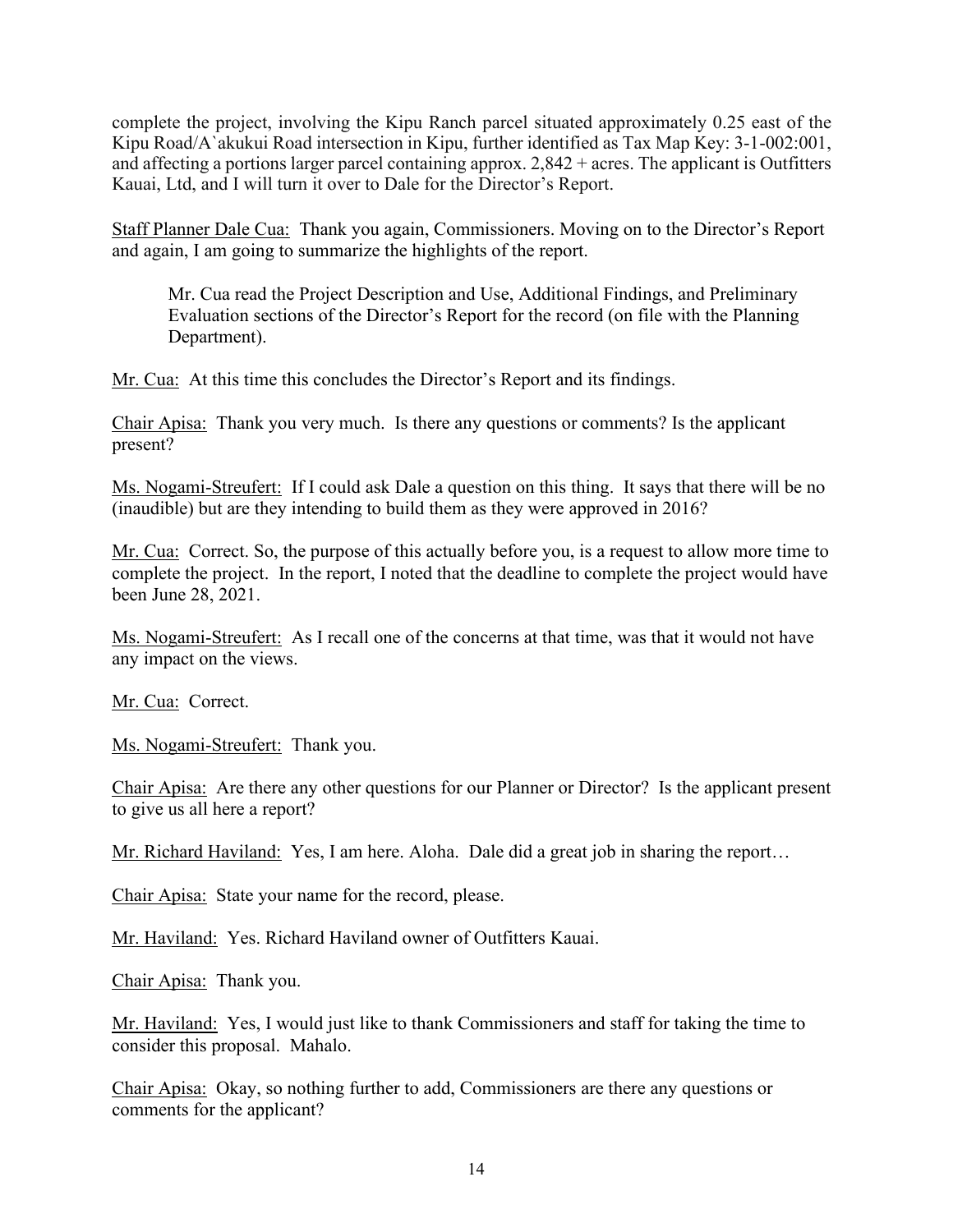Ms. Otsuka: I just have a comment that I believe an extension is necessary because the pandemic really set us back. I am guessing without the tourist population they were not able to run their business on a normal schedule and so, I understand that they also have to create and be able to complete the project. So, I believe the extension is necessary. Thank you. This is just a comment.

Chair Apisa: Yes. Thank you, Lori. We could hear you, but it was a little bit faint so if you get a little closer to the mic.

Ms. Otsuka: Oh, I apologize. Is this better?

Chair Apisa: It's okay, just wanted to bring it to your attention. It is better and we could hear you.

Ms. Otsuka: Okay, I apologize for that, thank you.

Chair Apisa: Any other questions or comments? Hearing none. Do we have the recommendation, Dale?

Mr. Cua: Yes. I will move on to the recommendation of the report. It is recommended that the Commission approves the applicant's request to allow additional time to complete the project And to amend Condition No. 8 to read as follows. Condition No. 8, the improvements as represented by the applicant must be completed by June 28, 2026, and that concludes the Department's amended of Condition No. 8.

Chair Apisa: So that is a five-year extension?

Mr. Cua: Yes, that would be.

Chair Apisa: Commissioners and further comments or questions? Hearing none. Do we have a motion?

Ms. Otsuka: I would like to make a motion to approve Amendment Class IV Zoning Permit Z-IV-2016-15 and Use Permit U-2016-12, Special Permit SP-2016-5 to amend Condition No. 8 allow additional time to complete the project involving the Kipu Ranch parcel. Applicant Outfitters Kauai.

Chair Apisa: Thank you. Do we have a second?

Ms. Nogami-Streufert: I seconded.

Chair Apisa: Any discussion? Hearing none, I would like to take a roll call for the vote.

Mr. Hull: Roll call Madame Chair. Commissioner Ako?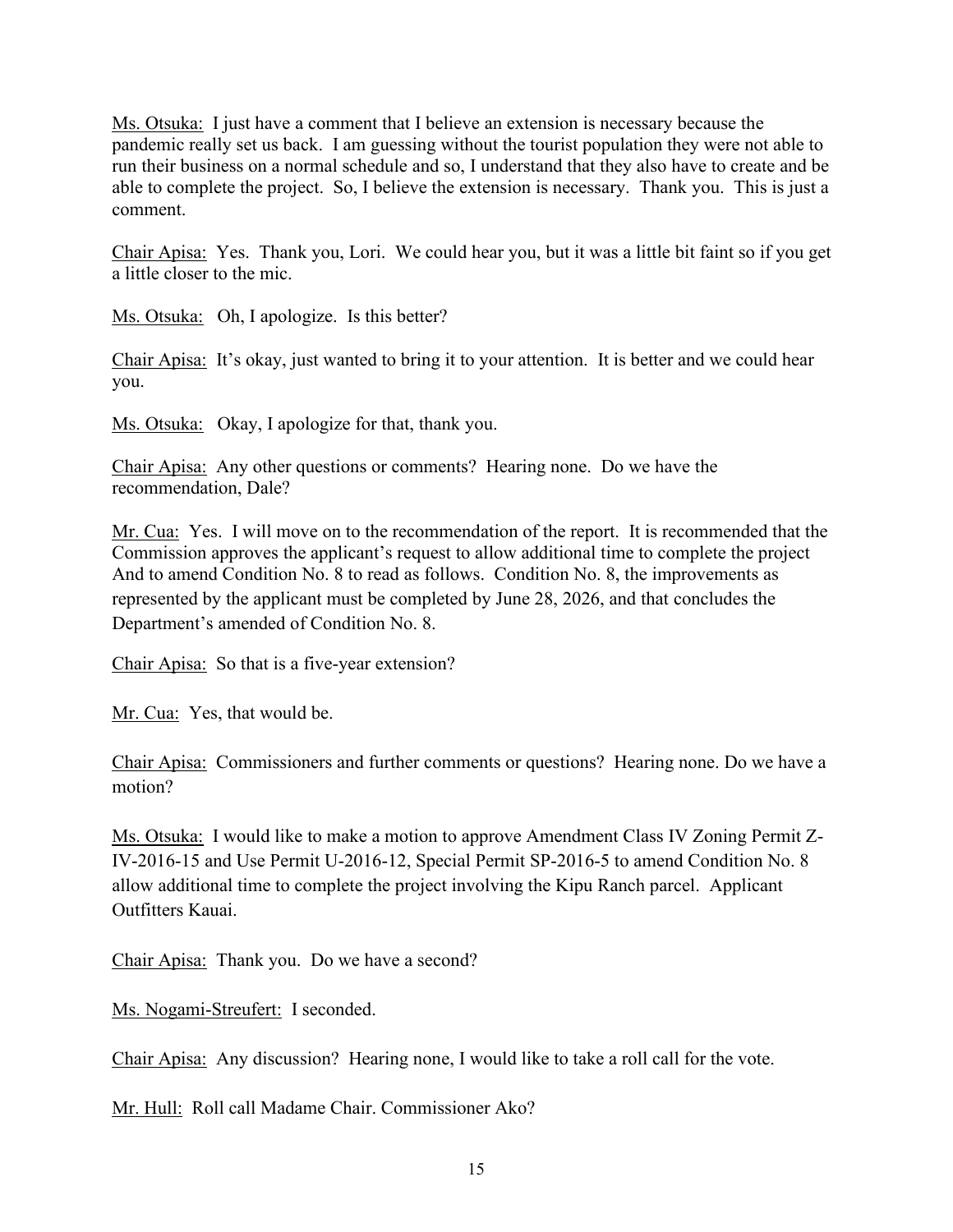Mr. Ako: Aye.

Mr. Hull: Commissioner DeGracia?

Mr. DeGracia: Aye.

Mr. Hull: Commissioner Streufert?

Ms. Nogami-Streufert: Aye.

Mr. Hull: Commissioner Otsuka?

Ms. Otsuka: Aye.

Mr. Hull: Chair Apisa?

Chair Apisa: Aye.

Mr. Hull: Motion passes 5:0, Madam Chair.

Chair Apisa: Thank you.

# **COMMUNICATIONS (For Action)**

#### **COMMITTEE REPORTS**

#### **UNFINISIHED BUSINESS** ( For Action)

#### **NEW BUSINESS**.

ForAction - See Agenda F for Project Descriptions

# **ANNOUNCEMENTS**

Topics for Future Meetings

The following regularly scheduled Planning Commission meeting will be held at 9:00 a.m., or shortly thereafter on July 13, 2021. The Planning Commission anticipates meeting via teleconference but will announce its intended meeting method via agenda electronically posted at least six days prior to the meeting date.

Mr. Hull: And with that Madame Chair and Members of the Commission, we have no further agenda items. That was nice and short and sweet compared to a few of the other meetings I know your folks attended here. But coming up for topics for future meetings on the horizon we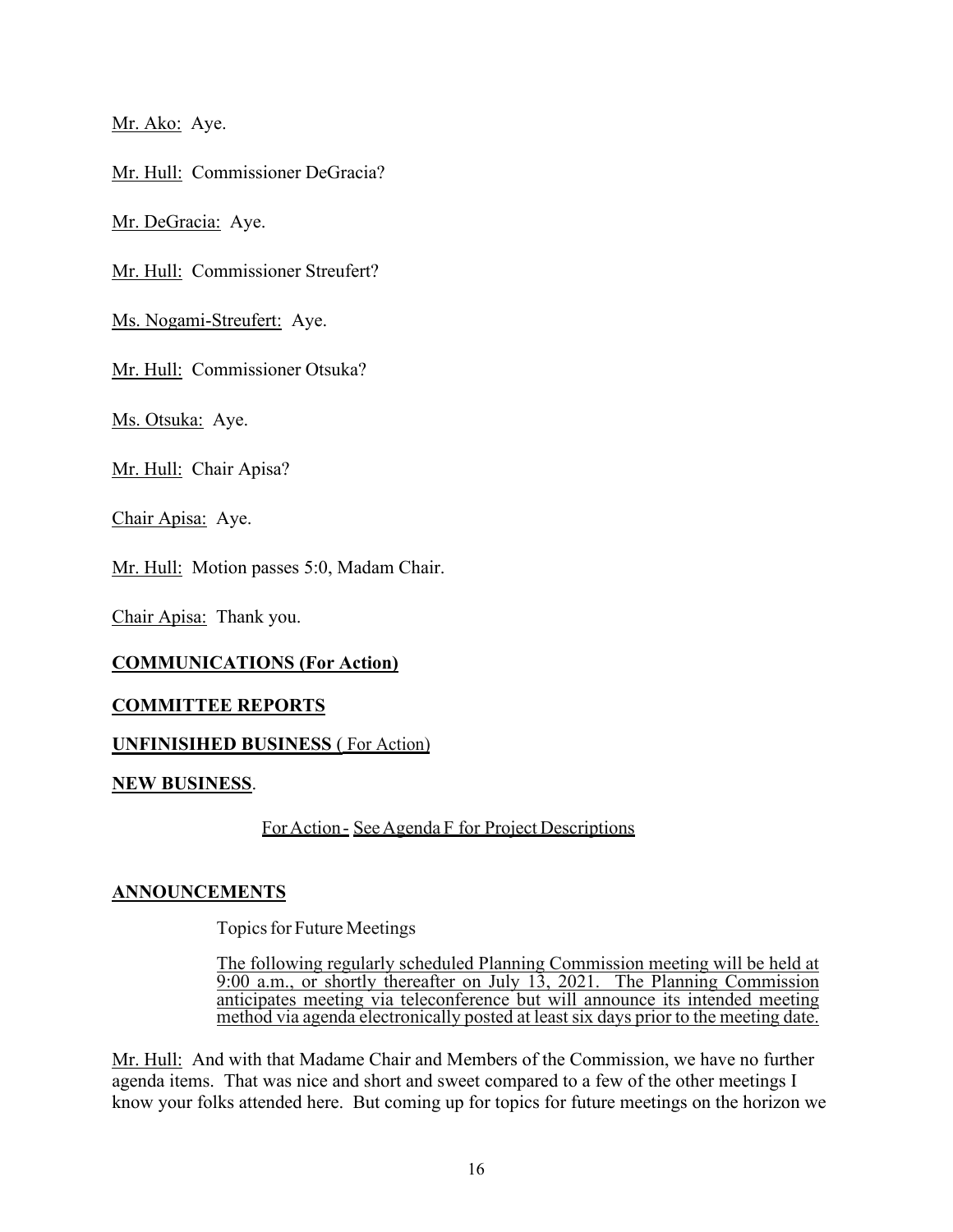have Kapaa Habitat for Humanity project coming up just about 17 to 20 units. We have a series of zoning amendments or ordinance changes. One, for the Hokuala Resort area as well as possibly the Lihue Mill area. Also, on July agenda, we will be having the zoning amendment for the, what's been dubbed the "Glamping Ordinance" or the "Draft Ordinance that is proposing to restrict certain camping activities or transient camping activities" in open district and agriculture districts. That I can say will probably generate a fair amount of public testimonies, so you will want to be prepared for a meeting to last a few hours if not, several hours just given the interest that draft ordinance has created. Aside from that we do not see too much agenda items for July and August, but that one we can see it creating a considerable amount of testimonies. And with that, that what we have on our horizon. If the Chair or any of the Commissioners would like us putting additional briefings on the agenda, oh, I apologize. We will also be looking at briefing in August from the Office of Planning concerning the Coastal Management Act and the Coastal Zone Management Program that is administered by the State and through our own staff here on island, which is primarily our Deputy Jodi Higuchi Sayegusa and Romio Idica. So yes, that is what is on the horizon but if you folks have anything else you folks want us to look at or provide as briefings, please let us know.

Ms. Nogami-Streufert: Before we leave Madame Chair, if I could (inaudible)…

Chair Apisa: It's a bad connection we cannot hear you very well.

Ms. Nogami-Streufert: I would like to a, if you would allow us to welcome our newest Commissioner Mr. Ako to our Commission that would be great. Thank you.

Chair Apisa: Yes. Welcome, we are excited to have you.

Ms. Otsuka: Yes, I wanted to welcome Gerald Ako to the Planning Commission.

Mr. Ako: Good morning, guys.

Ms. Otsuka: Hey Gerald. Thank you for your time and commitment.

Mr. Ako: Your very welcome. It was a very stressful morning for me (inaudible) and they tell me it only gets worse.

Ms. Nogami-Streufert: No, it gets better because we work together.

Mr. Ako: Oh, all right, very good that is very encouraging to hear.

Ms. Otsuka: Yes, we appreciate you.

Mr. Ako: Well, I think for me its like getting out of my comfort zone here, so I think for me it will be a learning experience and hopefully, I can bring something to the table just so that we can make Kauai a better place to live. Somebody's got to do it, so I thank you all too for doing what you folks all do. You folks have been here for the long hall already.